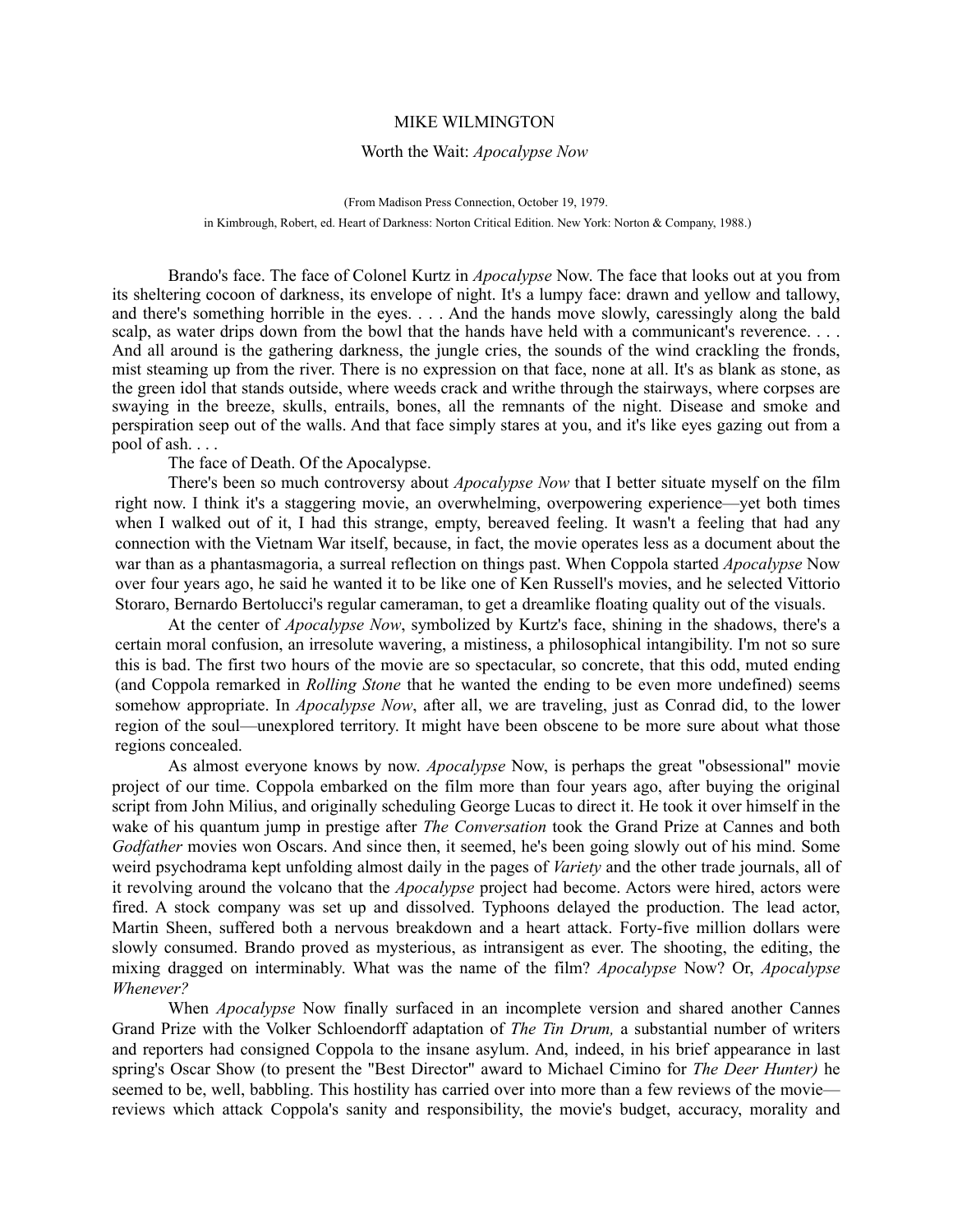politics.

Granted, *Apocalypse Now* became Coppola's obsession. (At one point he told George Lucas and John Milius that they were next in line to take over the movie if he died on location.) Granted, it is pretentious and wildly ambitious. Granted, it is probably not as great a work of art as Conrad's *Heart of Darkness.* Granted, it is not a true picture of Vietnam. But it is a staggering achievement.

Purely on the level of cinematography and action direction, it takes your breath away. Every sequence, every minute, every frame churns with violence and beauty. When Kilgore's helicopters come sweeping in over the waves in an early sequence, Wagner's "Ride of the Valkyries" pouring like a mad dirge from the loudspeakers, death and destruction raining down on the Vietcong-held villagers while the combat pilots crack jokes, and three of them prepare to catch the pipeline and go surfing in the center of this inferno, in the middle of the firebombing— it's such an insanely appropriate nightmare, such a deadly, crystal-clear metaphor for the entire adventure of warfare (war as it seems to impressionable kids) that it explodes inside you on several levels. Robert Duvall as Kilgore—stripping off his jacket and scarf, and preparing to plunge into the waves, ignoring the explosions around him, and grinning happily over the distant smell of napalm as it incinerates a forest (and its inhabitants)—is the macho adventurer gone wild, a crazed Leatherstocking.

Insanity is probably a metaphor for the entire film. Death, destruction, sex—everything winds out on this grand lunatic scale. And watching it all is the ultimate passive, tormented, almost "hipster" observer: Willard, played by Martin Sheen as the man tortuously following all the tracks toward the center of the cavern—toward the "Termination, with extreme prejudice" of the mad Green Beret, Kurtz, toward the mystery **at** the End of the River, toward what may, in fact, be himself. (Coppola has confirmed that the meaning of the copy of Frazer's *The Golden Bough* in Kurtz's headquarters is the legend of the Fisher King who dies and is replaced by his conquerer—in this case the Fisher King is Kurtz and his replacement, Willard.)

The USO show, the night-bombing, everything in the movie keeps plunging toward some crazy paroxysm, until, abruptly, the "heroes" shoot down an unarmed family in a sampan—shoot them down brutally, relentlessly, as if it were the final answer in a cold equation. And you know that the insanity is somehow endemic . . . not contained in Kurtz, not contained in Kilgore, not contained in Willard, or the U.S. Army, or the policymakers who have set this Engine of Destruction in motion. But that the insanity is somehow universal, and that to gaze on it is somehow to gaze at The Truth. (Which is one reason, I suppose that the movie has been attacked philosophically. There is something deeply nihilistic at its center.)

I don't think *Apocalypse Now* should be approached as an analysis of the Vietnam conflict. Obviously, that's something it was never intended to be—not when John Milius, a political conservative and Vietnam hawk, originally wrote it, and not when Coppola, a political liberal and dove, began reshaping it. The "horror" of which Kurtz speaks at the end is not something which can be so easily categorized (and the movie twists in **on** itself at this point, like a collapsible labyrinth, since "The horror" is a direct quotation from *Heart of Darkness,* and since one of the poems Brando pores over intently is T. S. Eliot's "The Hollow Men," which has as its epigraph another direct quotation, "Mistah Kurtz—he dead"). It's not about anything that direct. It's a search—a search through the bloody holocaust that is our nightmare of Vietnam (rather than its reality), a search through all the myths and motifs of Western literature and movies, a search along a glistening river surrounded by shadows, a search toward death and dissolution.

Probably Coppola, articulate as he sometimes seems, could not explain what that search was meant to find. The goal of an obsession is never really clear, most of all to the obsessed. But what Coppola and his associates—Milius, Michael Herr, Storaro, Brando, Sheen, Robert Duvall, and all the others—managed to pull from those Philippine jungles and that series of withering catastrophes is so startling and fascinating and hypnotic that its flaws seem miniscule. The fate of the gambler, the man who takes the mad plunge, is to appear ridiculous. Coppola has certainly risked that—and much, much more